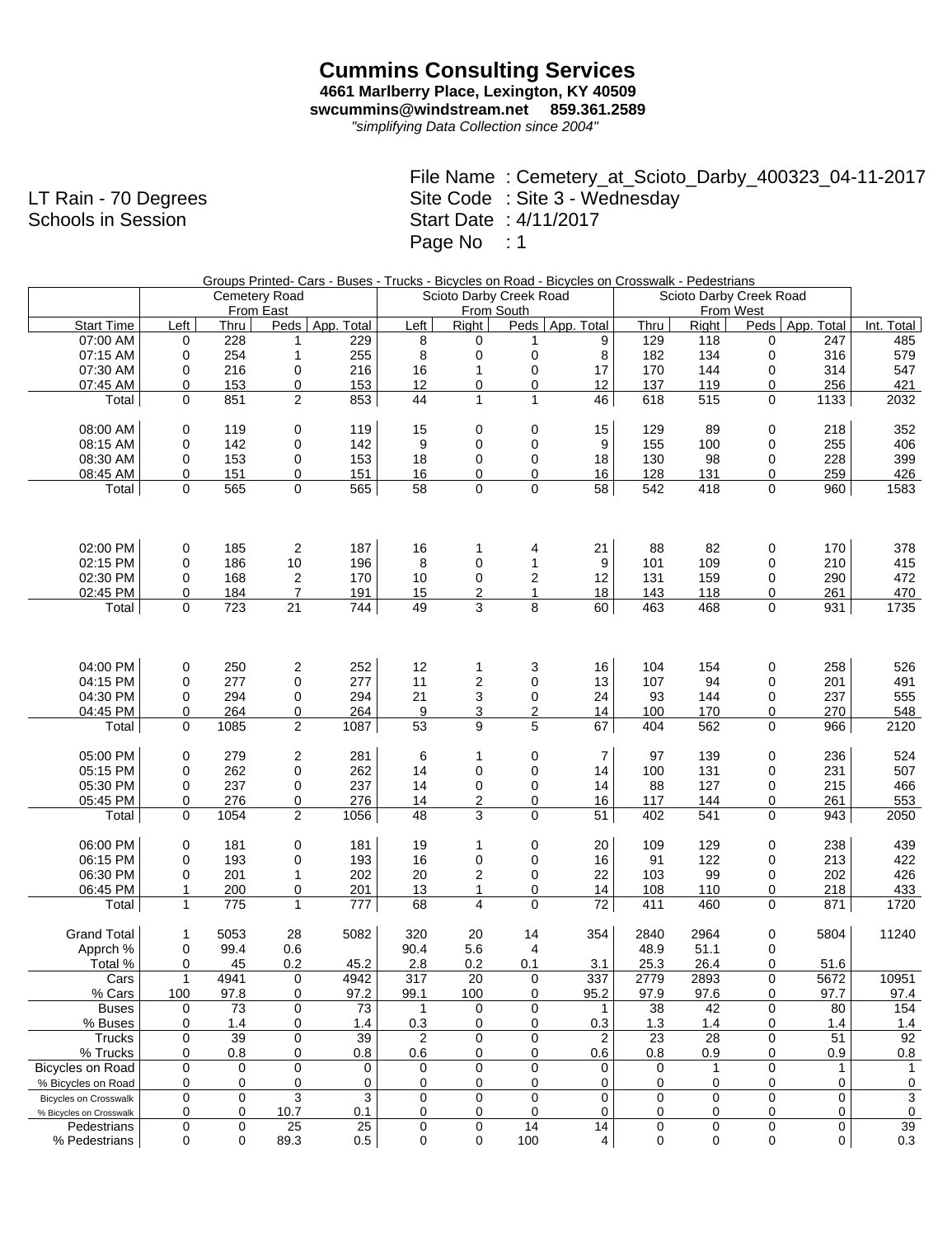**Cummins Consulting Services 4661 Marlberry Place, Lexington, KY 40509 swcummins@windstream.net 859.361.2589**

*"simplifying Data Collection since 2004"*

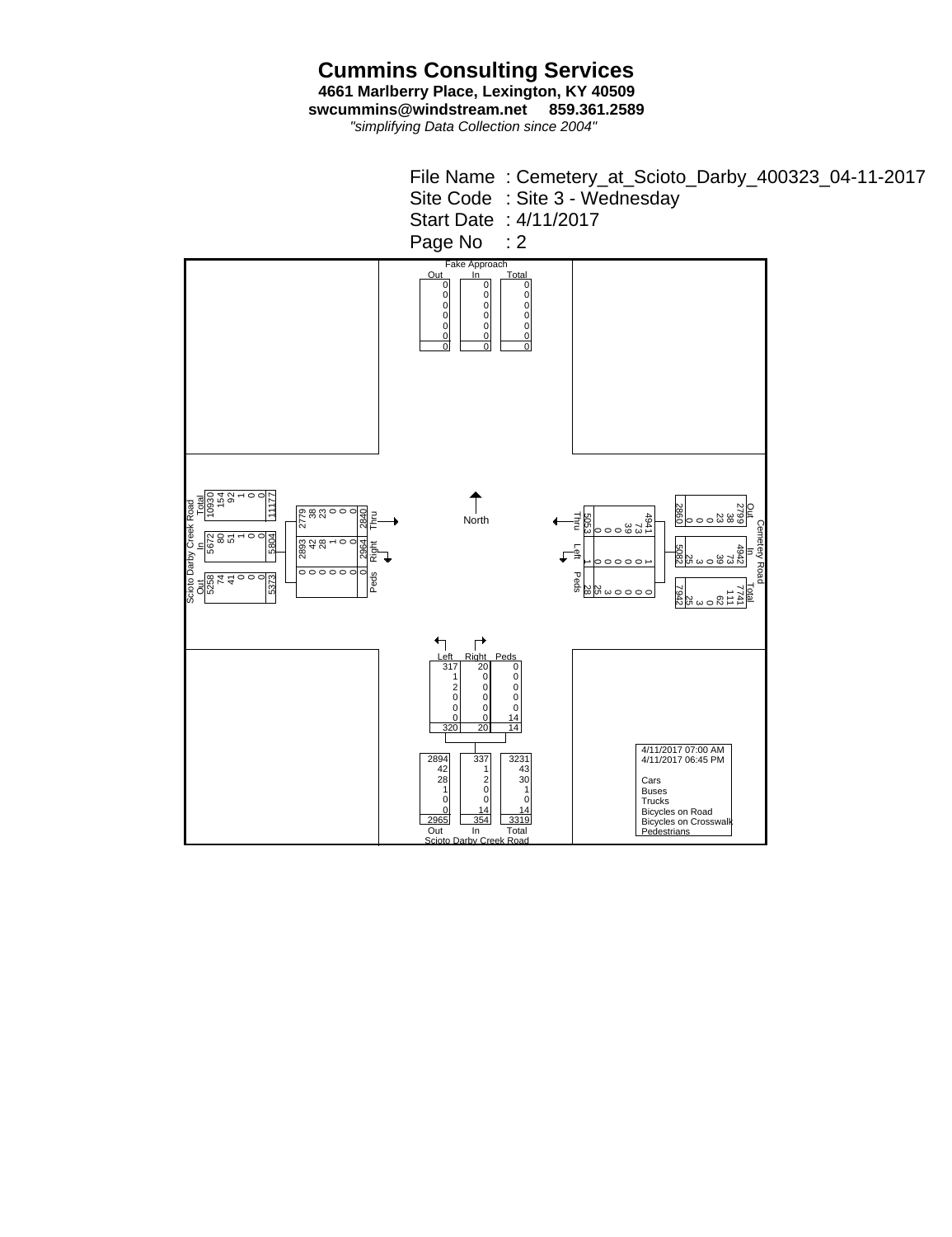*"simplifying Data Collection since 2004"*

File Name : Cemetery\_at\_Scioto\_Darby\_400323\_04-11-2017 Site Code : Site 3 - Wednesday Start Date : 4/11/2017 Page No : 3

|                                                            | Cemetery Road<br>From East |      |          |            |        | Scioto Darby Creek Road | From South |                   | Scioto Darby Creek Road<br>From West |       |      |                   |            |
|------------------------------------------------------------|----------------------------|------|----------|------------|--------|-------------------------|------------|-------------------|--------------------------------------|-------|------|-------------------|------------|
|                                                            |                            |      |          |            |        |                         |            |                   |                                      |       |      |                   |            |
| <b>Start Time</b>                                          | Left                       | Thru | Peds $ $ | App. Total | ∟eft ' | Right                   |            | Peds   App. Total | Thru                                 | Right |      | Peds   App. Total | Int. Total |
| Peak Hour Analysis From 07:00 AM to 09:45 AM - Peak 1 of 1 |                            |      |          |            |        |                         |            |                   |                                      |       |      |                   |            |
| Peak Hour for Entire Intersection Begins at 07:00 AM       |                            |      |          |            |        |                         |            |                   |                                      |       |      |                   |            |
| 07:00 AM                                                   |                            | 228  |          | 229        | 8      |                         |            | 9                 | 129                                  | 118   |      | 247               | 485        |
| 07:15 AM                                                   |                            | 254  |          | 255        | 8      |                         |            | 8                 | 182                                  | 134   |      | 316               | 579        |
| 07:30 AM                                                   |                            | 216  |          | 216        | 16     |                         |            | 17                | 170                                  | 144   |      | 314               | 547        |
| 07:45 AM                                                   | 0                          | 153  |          | 153        | 12     |                         |            | 12 <sup>2</sup>   | 137                                  | 119   | 0    | 256               | 421        |
| Total Volume                                               |                            | 851  |          | 853        | 44     |                         |            | 46                | 618                                  | 515   | 0    | 1133              | 2032       |
| % App. Total                                               |                            | 99.8 | 0.2      |            | 95.7   | 2.2                     | 2.2        |                   | 54.5                                 | 45.5  |      |                   |            |
| <b>PHF</b>                                                 | .000                       | .838 | .500     | .836       | .688   | .250                    | .250       | .676              | .849                                 | .894  | .000 | .896              | .877       |

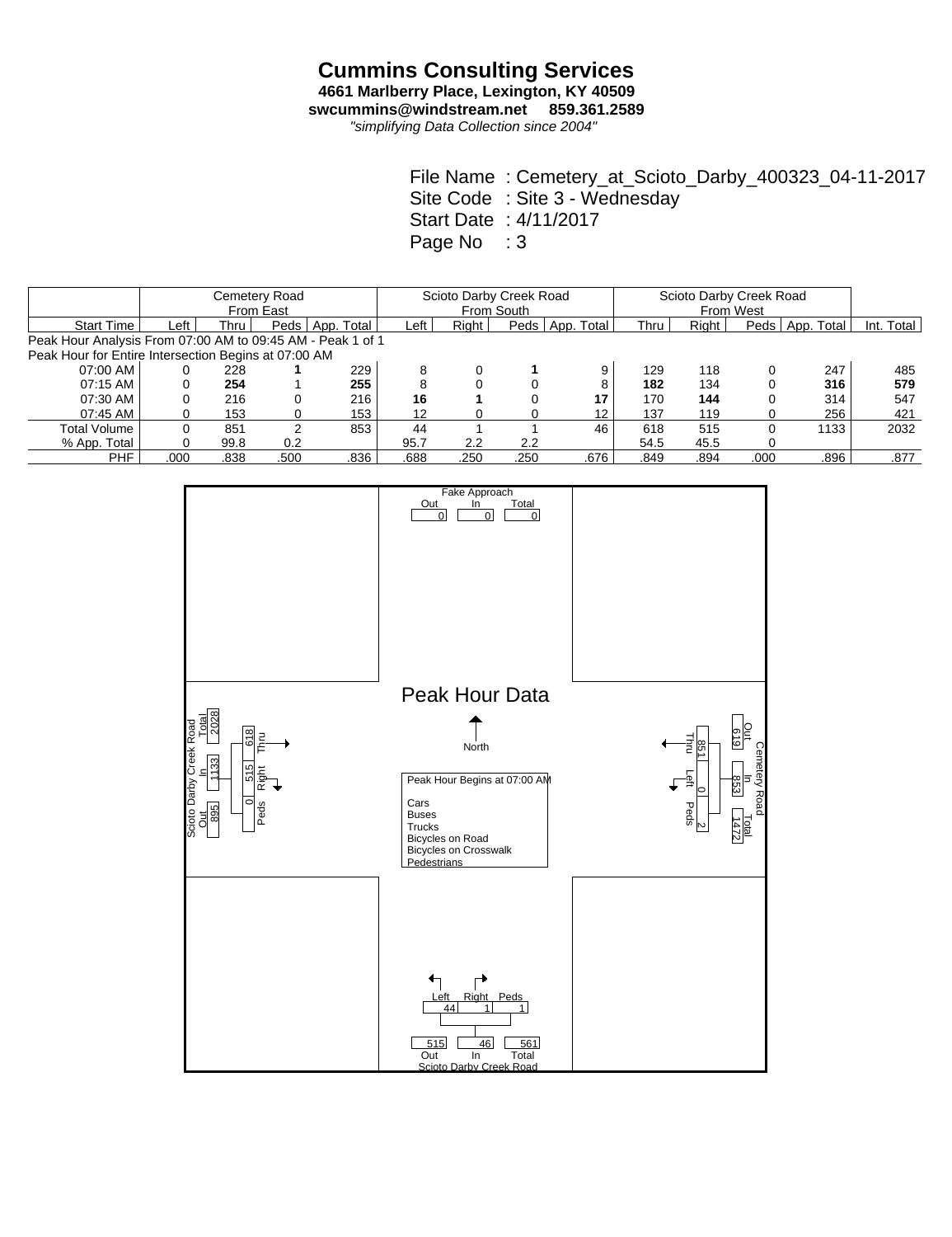*"simplifying Data Collection since 2004"*

File Name : Cemetery\_at\_Scioto\_Darby\_400323\_04-11-2017 Site Code : Site 3 - Wednesday Start Date : 4/11/2017 Page No : 4

|                                                            |      |      | Cemetery Road<br>From East |            |      | Scioto Darby Creek Road | From South |                   | Scioto Darby Creek Road<br>From West |       |      |            |            |
|------------------------------------------------------------|------|------|----------------------------|------------|------|-------------------------|------------|-------------------|--------------------------------------|-------|------|------------|------------|
| <b>Start Time</b>                                          | ∟eft | Thru | Peds                       | App. Total | ∟eft | Right                   | Peds $ $   | App. Total        | Thru                                 | Right | Peds | App. Total | Int. Total |
| Peak Hour Analysis From 02:00 PM to 02:45 PM - Peak 1 of 1 |      |      |                            |            |      |                         |            |                   |                                      |       |      |            |            |
| Peak Hour for Entire Intersection Begins at 02:00 PM       |      |      |                            |            |      |                         |            |                   |                                      |       |      |            |            |
| $02:00$ PM                                                 |      | 185  |                            | 187        | 16   |                         | 4          | 21                | 88                                   | 82    |      | 170        | 378        |
| 02:15 PM                                                   |      | 186  | 10                         | 196        | 8    |                         |            | 9                 | 101                                  | 109   |      | 210        | 415        |
| 02:30 PM                                                   |      | 168  | 2                          | 170        | 10   |                         |            | $12 \overline{ }$ | 131                                  | 159   |      | 290        | 472        |
| 02:45 PM                                                   |      | 184  |                            | 191        | 15   |                         |            | 18                | 143                                  | 118   |      | 261        | 470        |
| <b>Total Volume</b>                                        |      | 723  | 21                         | 744        | 49   |                         | 8          | 60                | 463                                  | 468   |      | 931        | 1735       |
| % App. Total                                               |      | 97.2 | 2.8                        |            | 81.7 | 5                       | 13.3       |                   | 49.7                                 | 50.3  |      |            |            |
| PHF                                                        | .000 | .972 | .525                       | .949       | .766 | .375                    | .500       | .714              | .809                                 | .736  | .000 | .803       | .919       |